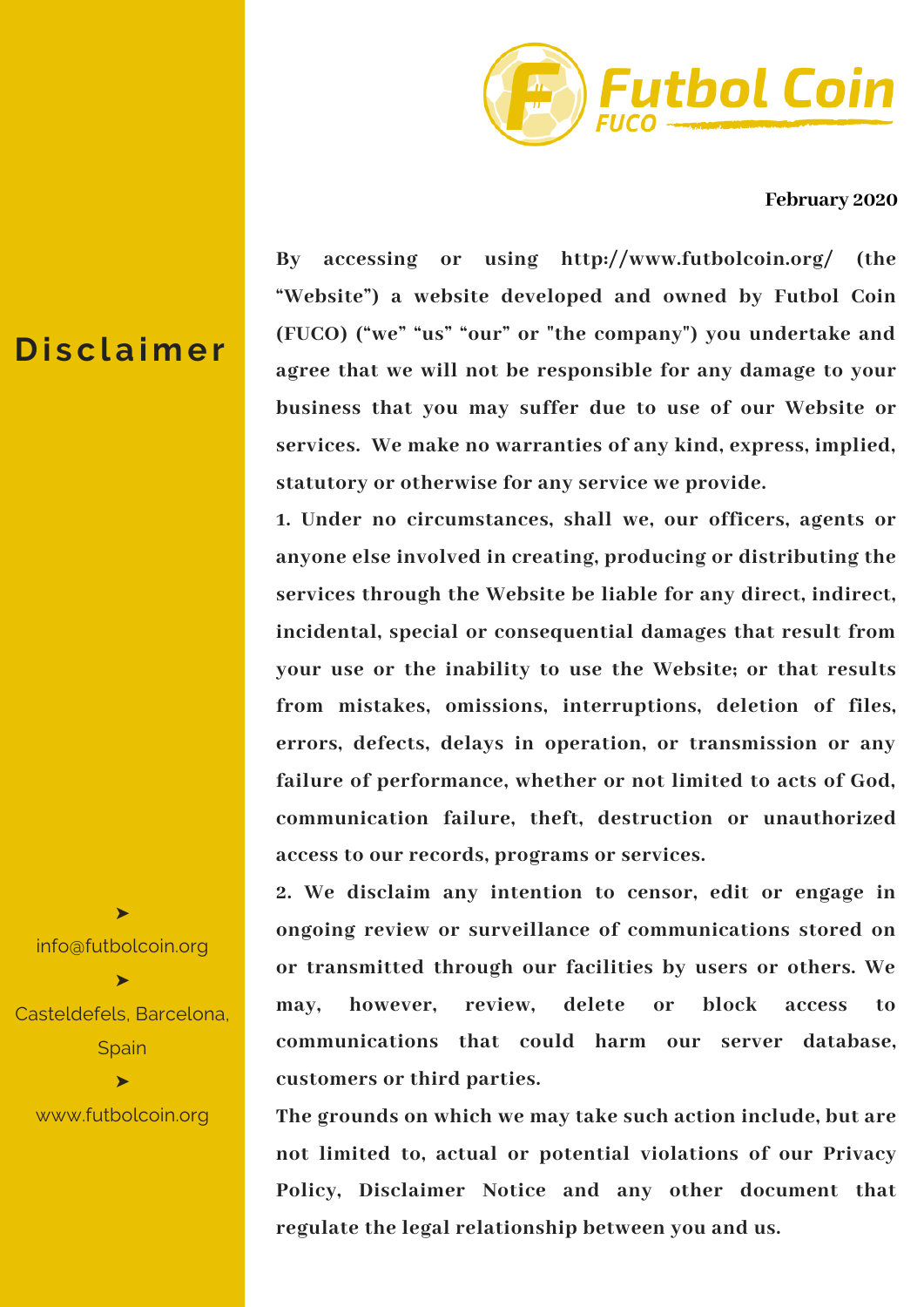

**3. We reserve the right to revise and modify our policies and Terms of Service at any time, without giving you any personal notice. Notification of all amendments may be generally displayed publicly on our Website - it is your responsibility to check the Website to ensure you stay informed of any change.**

**4. We make no representations or warranties of any kind, express or implied, about the completeness, accuracy, reliability, suitability or availability with respect to the Website or the information, products, services, or related graphics contained on the Website for any purpose.**

**5. Through this Website you may be able to link to other websites which are not under our control. We have no control over the nature, content and availability of those websites. The inclusion of any links does not necessarily imply a recommendation or endorse the views expressed within them. 6. We make reasonable efforts to keep the Website up and running smoothly. However, we take no responsibility and will not be liable for the Website being temporarily unavailable due to technical issues beyond our control or any other reason whatsoever.**

## **ALL TRADING STRATEGIES ARE USED AT YOUR OWN RISK**

**1. Any content on this website should not be relied upon as advice or construed as providing recommendations of any kind. It is your responsibility to confirm and decide which trades to make. Past results are no indication of future performance. In no event should the content of this correspondence be construed as an express or implied promise or guarantee.**

info@futbolcoin.org ➤ Casteldefels, Barcelona, **Spain** ➤

➤

www.futbolcoin.org